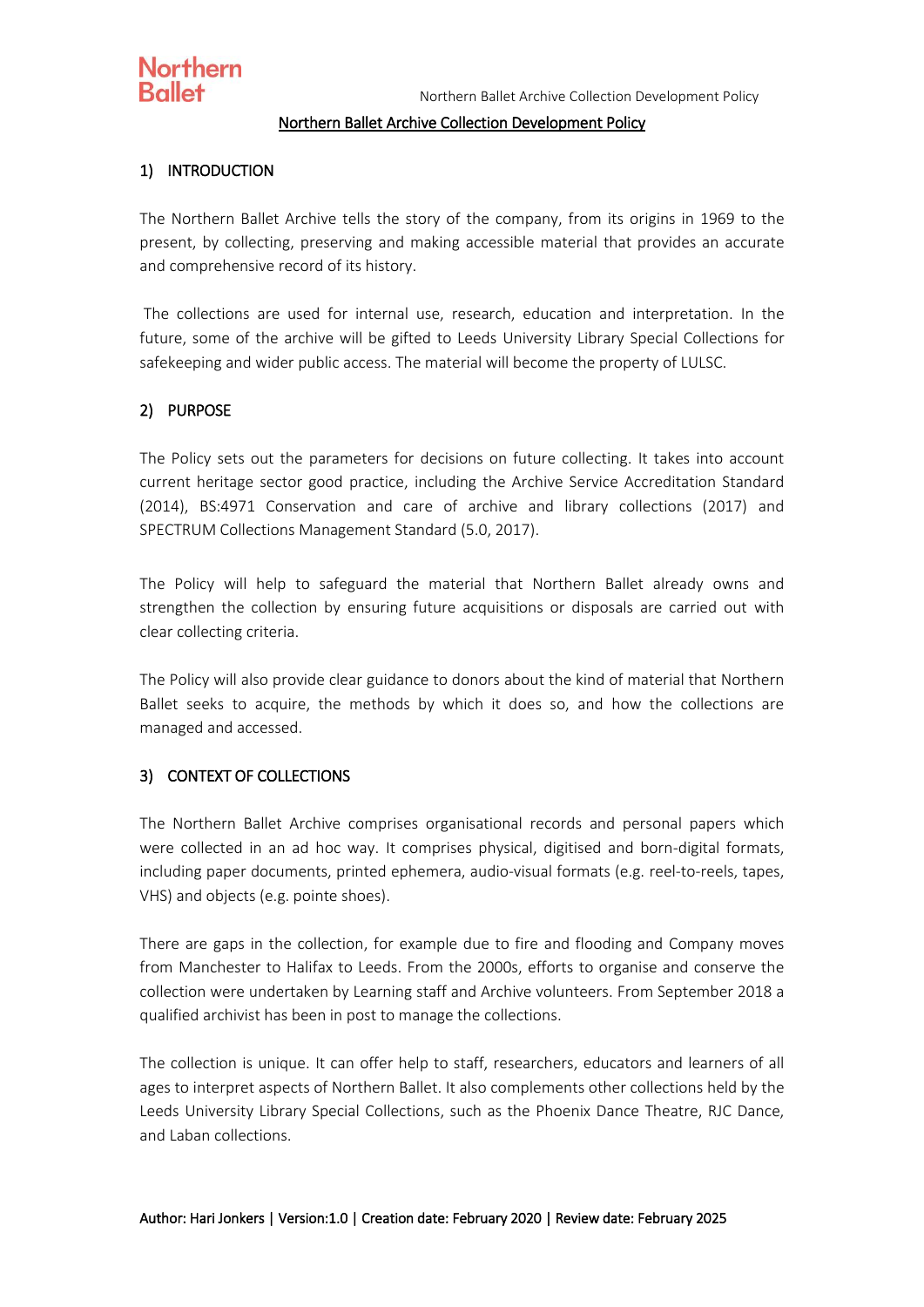#### Northern Ballet Archive Collection Development Policy

# Northern

#### 4) METHODS OF COLLECTION

The current collection comprises material acquired via gift or internal transfer. Future acquisition will be by prior agreement and confirmed, where appropriate, in writing by a depositor's agreement signed by both parties.

Material offered to the Archive will be considered on its archival information value rather than its format or medium. The format of any acquired record is bound only by the Archive's professional duty of care, its responsibility to ensure adequate provision for conservation, documentation, storage and access.

Northern Ballet reserves the right to refuse ad hoc transfers whatever the source. If an unsolicited donation cannot be returned, it may be offered to another Department, such as Academy, or disposed of. Full acquisition records of all donations will be maintained. Northern Ballet is unable to accept any items if the donation is in any way conditional, for instance, on an item being displayed.

Following deposit and during the cataloguing process Northern Ballet will evaluate the collection and identify any materials not required for permanent preservation. Disposal will be arranged with the agreement of the depositor.

Acquisitions outside the stated policy will only be made in exceptional circumstances and only after proper consideration by Northern Ballet.

### 5) COLLECTING PRIORITIES

Northern Ballet has defined its collecting priorities based on its founding purpose, its current knowledge of the collection and its vision for the archive's future development. These criteria may be reviewed and adapted because of ongoing cataloguing, once more strengths and gaps have been identified in the current collection.

Northern Ballet would like items relevant to the Company's history. These may include but are not limited to:

- Personal papers of former Board members, staff, dancers, guest artists and supporters
- Photographs and ephemera such as production fliers or posters

Northern Ballet Archive will only accept material that can be effectively stored, preserved and made accessible. Due to limited space and resources, we currently do not collect:

- 1) Surrogate copies (such as photocopies) of original material except in exceptional circumstances, e.g. to provide access where the location of the original is unknown or is known to have been destroyed and no other version exists
- 2) Duplicates, unless they are of particular significance